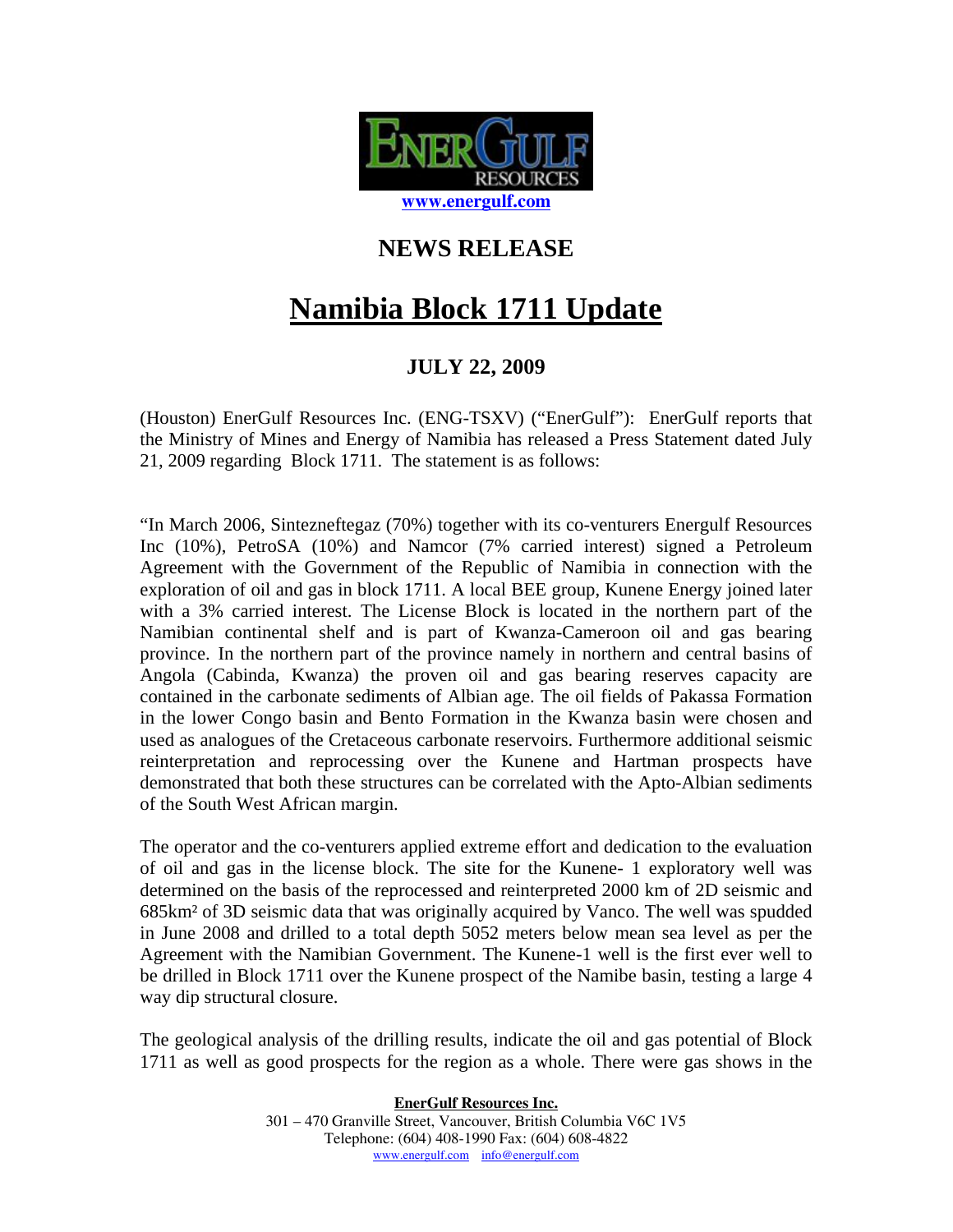Albian and Aptian sediments, confirmed by wire-line logging. It was not possible to fully evaluate the hydrocarbon potential of the penetrated section due to operational problems during testing. The reservoir quality of the tested zones was not very good, perhaps due to nearby igneous activity. However, seismic interpretation suggests that alteration of the sediments by the igneous activity may be localized to an area near the borehole, and therefore both the tested zones and some untested zones have great potential. PetroAlliance Service Co. of Moscow, a subsidiary of Schlumberger, estimates that the 4,698m – 4,748m interval could contain a potential gas resource of up to 14 trillion cubic feet.

All in all, the Government of the Republic of Namibia is happy to announce that Sintezneftegaz Namibia and its co-venturers have met their minimum work commitments to it under this license under often very difficult conditions. The global financial meltdown of last year negatively affected exploration efforts, however it is anticipated, that exploration activities will continue with the view to establish more accurately the quantities and commerciality of the hydrocarbons in block 1711."

As previously reported, EnerGulf elected not to participate in the testing program of the 4,698m to 4,748 interval. EnerGulf is not in receipt of a copy of the PetroAlliance report mentioned in the press statement and it has not verified the potential resource and the estimate may not be compliant with NI 51-101. Although EnerGulf elected not to participate in the testing of the interval, per the Joint Operating Agreement, the Company may elect to pay 100% of its share of the test's costs it would have incurred had it participated, and an additional sum of the same amount, to re-instate its pro rata rights in a commercial discovery in the interval that was tested.

EnerGulf reported on the completion of drilling activities, that the Kunene #1 well had significant hydrocarbon shows and believes the results of the operations prior to the attempted well test enhanced the prospectivity of Block 1711 by demonstrating that hydrocarbons are present. EnerGulf looks forward to continuing in the exploration program of the block.

EnerGulf Resources Inc. is a publicly traded international oil and gas exploration company focused on maximizing shareholder value by targeting high impact opportunities in the world's most prospective hydrocarbon regions.

On Behalf of the Board of Directors of EnerGulf Resources Inc.

*"Jeff Greenblum" Chairman and CEO*